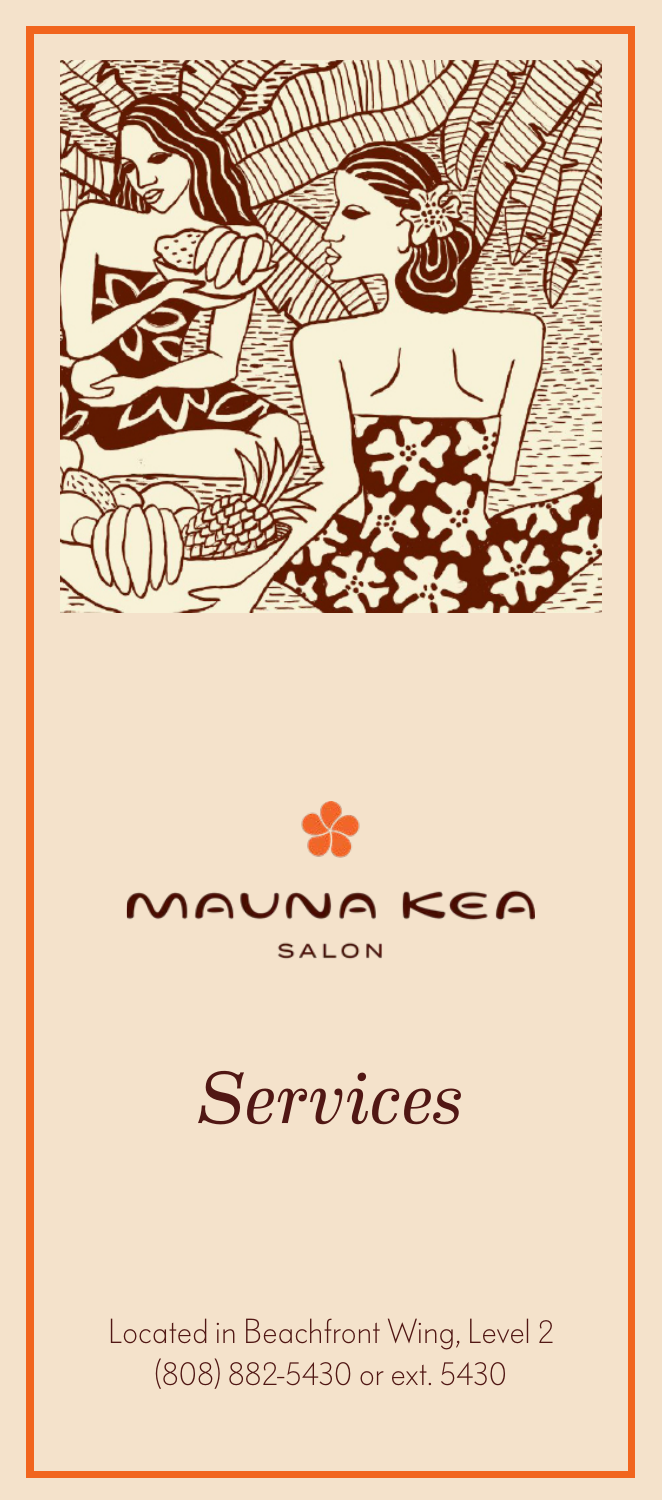

## *Hair Care*

| Women's Haircut and Style               | \$90/up     |
|-----------------------------------------|-------------|
| Bang Trim                               | \$15        |
| Gentleman's Haircut and Style           | \$50        |
| <b>Beard Trim</b>                       | \$30/up     |
| Child's Haircut and Style (8 and Under) | <i>\$40</i> |
| Shampoo and Blow-dry                    | \$70/up     |
| Shampoo and Set                         | \$80/up     |
| <b>Special Event Style</b>              | \$95/up     |
| Comb Out                                | \$45/up     |
| <b>Specialty Braids</b>                 | \$40/up     |
| Corn Rows                               | \$15/ea     |
| *Add on Shampoo and Blow-dry            | S50         |

## *Chemical Services*

| Color Retouch            | \$90/up  |
|--------------------------|----------|
| Highlights and Lowlights | \$175/up |
| Partial Highlights       | \$135/up |
| Permanent Waves          | \$100/up |
| Balayage                 | \$200/up |
|                          |          |

*Prices will vary depending on length and thickness of hair.*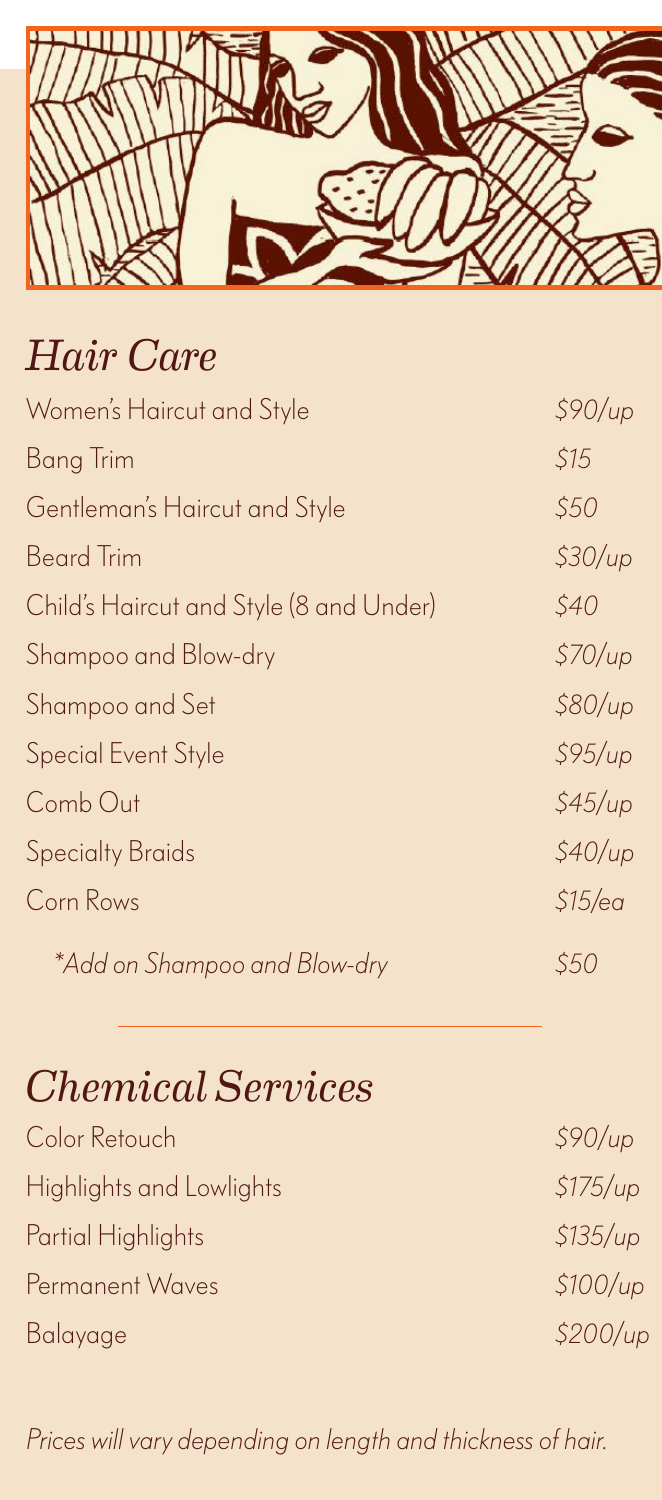

## *Finishing Touches*

| Make-up Application | \$95 |
|---------------------|------|
| Eyelash Application | \$25 |

#### *Nail Care*

| Buff and Polish Change    | \$40  |
|---------------------------|-------|
| <b>Classic Manicure</b>   | \$60  |
| French Polish, additional | \$20  |
| Classic Pedicure          | \$80  |
| Gel Polish, additional    | \$25  |
| Gel Polish Removal        | \$30  |
| Spa Manicure              | \$75  |
| Spa Pedicure              | \$100 |
| Polish Change (Only)      | S30   |

## *Ask us about our Bridal Services available!*

*MaunaKeaBeachHotel.com*